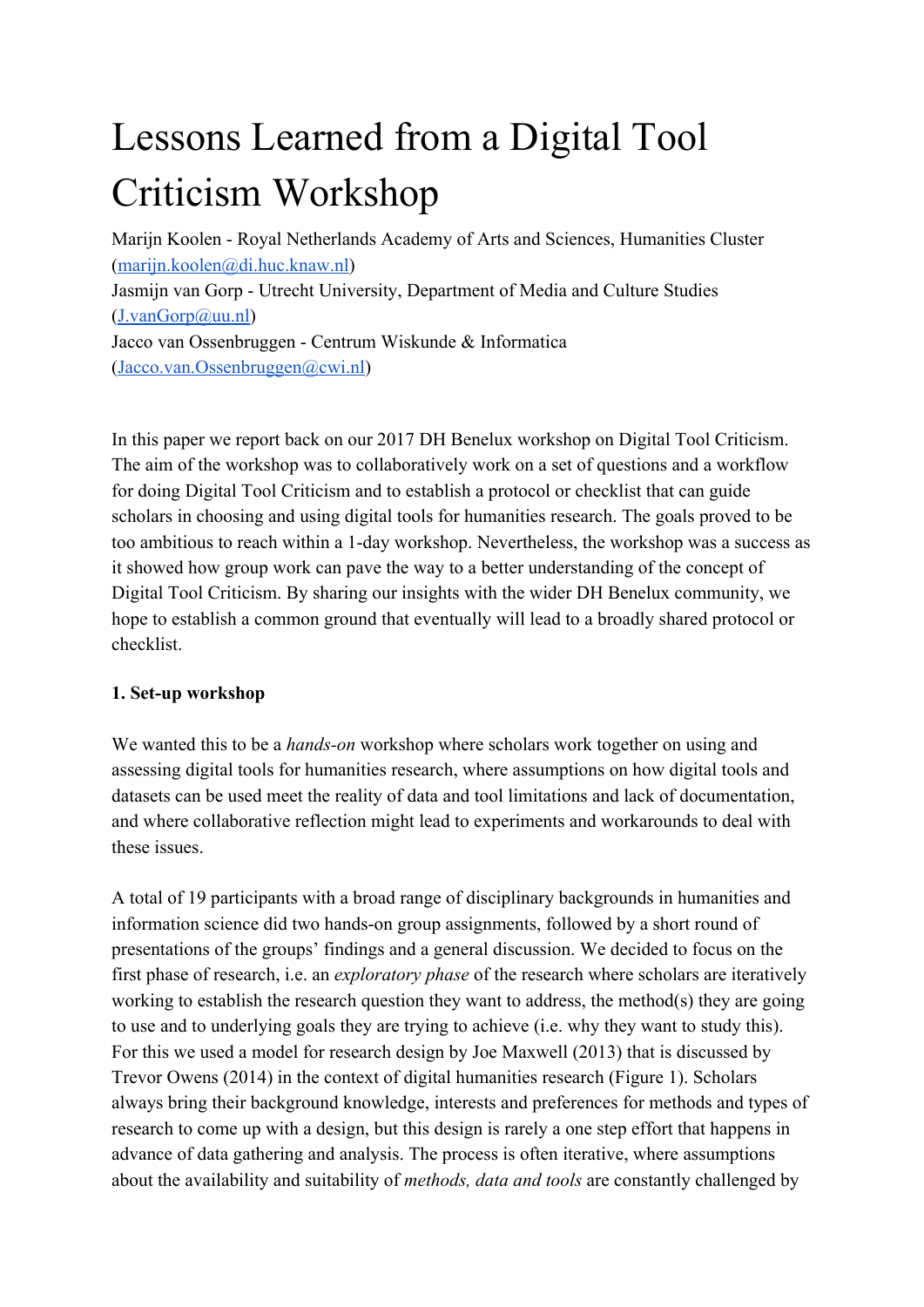reality. During this process, research questions, data selections and choices of analysis are adapted to align them in such a way that the question can be properly addressed.



Figure 1. An interactive Model of Research Design, as developed by Maxwell (2013).

To reflect on the use of tools and to structure digital tool criticism, we presented our own very simple model of the interaction between research questions, data, tools and researchers to the participants (Figure 2). By explicitly making the researcher part of the model, participants were encouraged to reflect on how their own backgrounds and preferences play a role in how this exploratory phase takes shape. Here, the collaborative nature of the assignments allowed to bring these personal aspects to the surface. To give another framework for thinking about tool criticism and an explicit set of questions to guide this process, we also presented Andreas Fickers' set of five 'W' questions (Fickers 2013) and our own versions of these questions adapted to the scope of the workshop: Who created the tool, what kind of tool is it, and where, when and why was it made?

The first assignment focused on experimenting with tools and data sets to establish a research question, the second on how to select relevant data. Groups were explicitly asked to take *notes*, both in a Google Document and on post-it notes, to keep track of their steps, questions, choices, and problems they encountered. This allowed participants to discuss and reflect on when and why they changed directions in terms of research questions, methods, data and tools.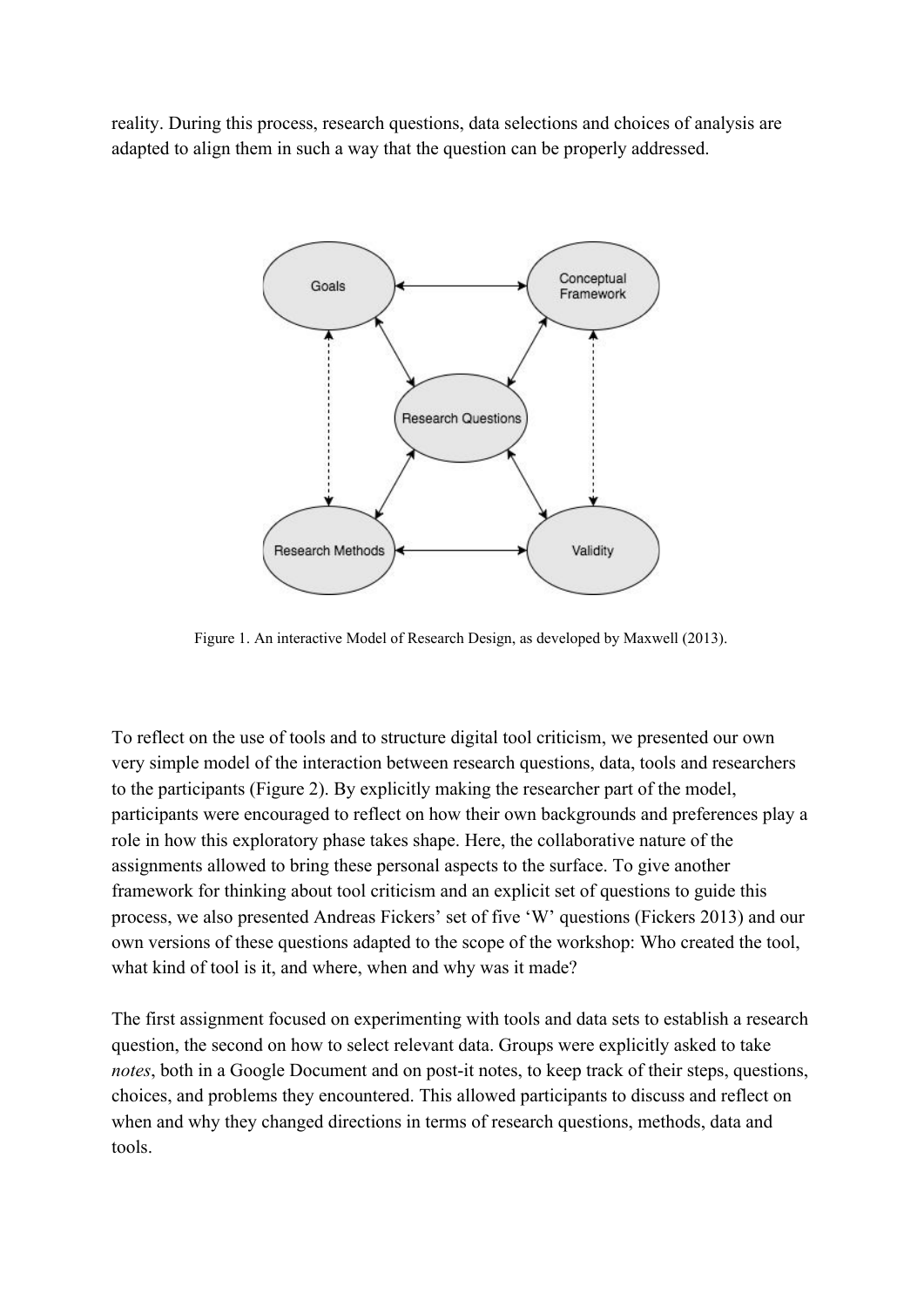

Figure 2. The interdependent concepts of Digital Tool Criticism as presented to the workshop participants.

We then asked groups to prepare a *poster* that incorporated their post-it notes into a coherent set of findings, and present this to the rest of the participants (Figure 3). The workshop closed with a general discussion on digital tool criticism, the format of the workshop and plans for ways to develop digital tool criticism into a usable instrument for Digital Humanities research.

#### **2. Results of the workshop**

In this paper, we will present our analysis of the collaborative notes and our own notes of the closing discussion, which resulted in both a model for digital tool criticism and a list of recommendations for tool users as well as tool builders. One of the findings is that collaborative note taking and reflection is an effective way to make scholars more aware of data and tool limitations, but more importantly of their own research process and the questions, considerations and choices they have. In that sense, the format of the workshop was a success.

We also analysed the process of adapting questions, data selections and tools that can be traced in the assignment notes of the six groups, which reveals six different routes through the exploratory phase, but all are iterative and non-linear, and show how assumptions are constantly challenged by limitations of tools and data, and how simple experiments are used to test hypotheses and change directions.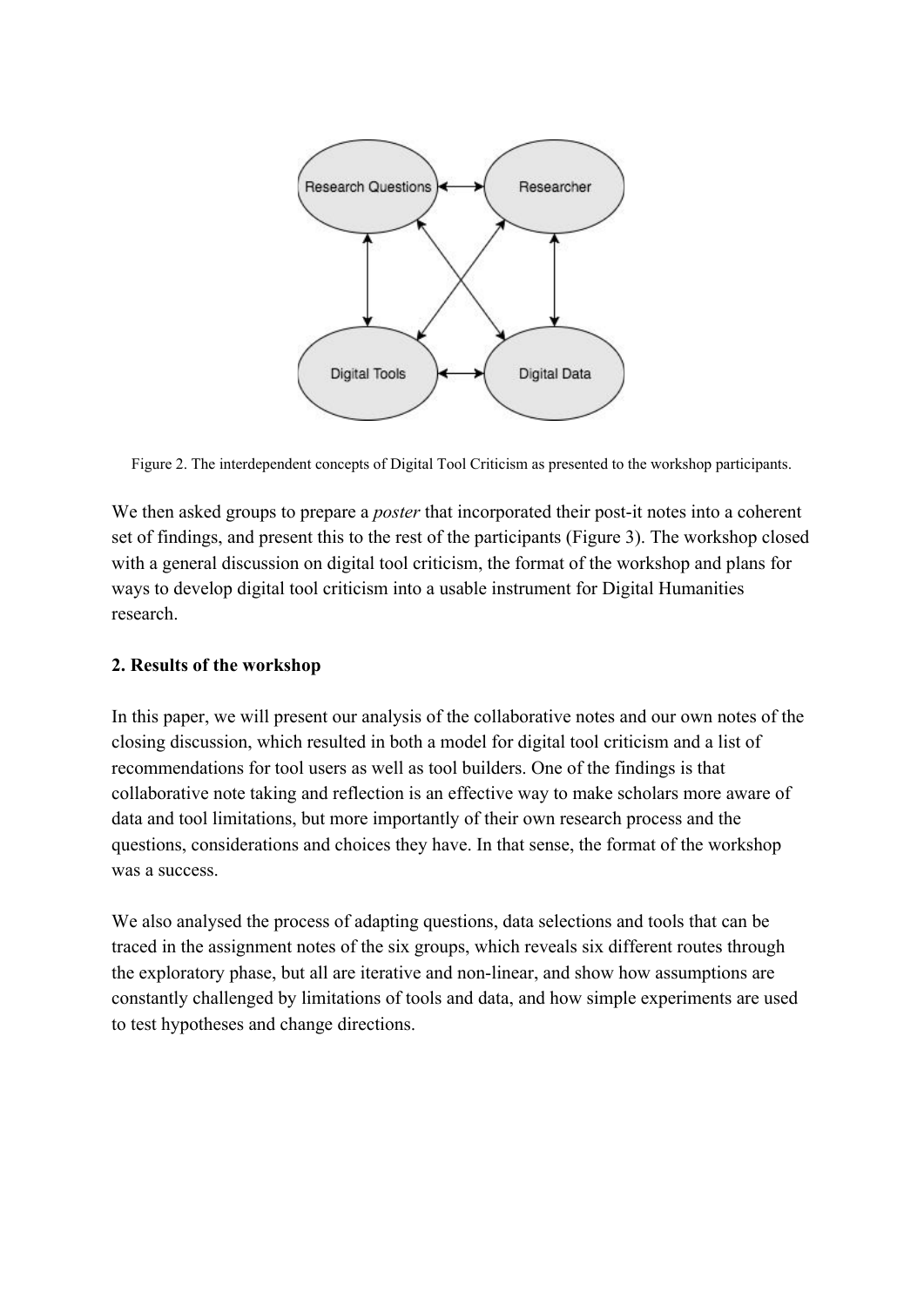

Figure 3. Spoils of the workshop: some of the posters created and presented by the participants

#### **3. Next steps: towards a protocol for Digital Tool Criticism**

Based on our analysis, we designed a new model for Digital Tool Criticism (Figure 4) that places reflection at the center of digital tool criticism, as a practice that integrates all elements of research to critically assess and use digital tools. Research questions, methods, tools and data are interdependent and choices regarding them are shaped in an interactive and reflective research process. Adopting this type of reflection in research practice has consequences for how we conduct and organize our work. The model can be used for further work on checklists and protocols for Digital Tool Criticism.

We consider the workshop as an effective and repeatable format to further develop digital tool criticism as an integrated method in digital humanities research. Moreover, we are planning to organise a follow-up workshop at DH Benelux 2018 (cf. workshop proposal) to optimize the workshop format and to take a next step towards the establishment of a protocol for Digital Tool Criticism.